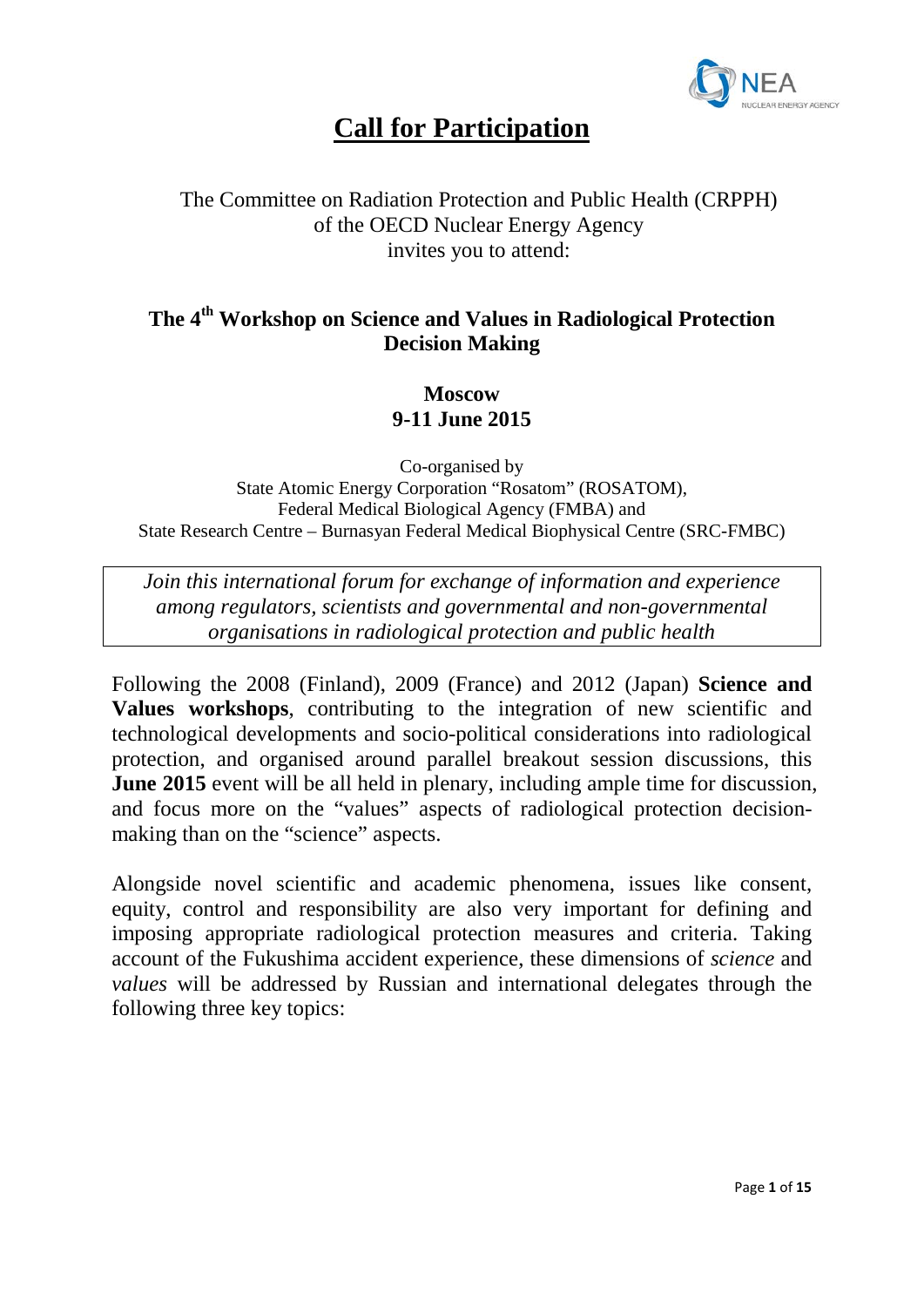### **< Three Key Topics >**





# **Medical Surveillance Uses of Effective Dose Addressing Safety Concerns**



The use of the concept of "safety" is currently being discussed in the context of radiological protection criteria, and of managing public exposures. This is tied to the meaning of "safety", and to decisions as to ending postaccident protective actions. The values aspects of these issues could be usefully explored, addressing such topics as: the interpretation of technical criteria; use of technical criteria in stakeholder discussions; and processes and approaches to reaching stakeholder agreement on when enough has been done.

The values aspects of medical surveillance programmes for occupational workers, and in post-accident situations, are seen as important topics being considered by many governments and industries. The presentations and discussions could address such aspects as: the justification and optimisation of medical surveillance programmes; the rational considered when taking such decisions; and considerations taken into account by decisions on the longevity of such surveillance programmes.

There is currently much discourse on the uses of effective dose, both by technical experts and for discussing risks with populations in postaccident situations. Discussion of this topic could include such aspects as: the nature of effective dose as a tool for RP experts versus a tool for dialogue with stakeholders; the values aspects of expressing risks; the uses of effective dose as a regulatory tool; the use of collective dose; the use of and uncertainty in individualised dose considerations.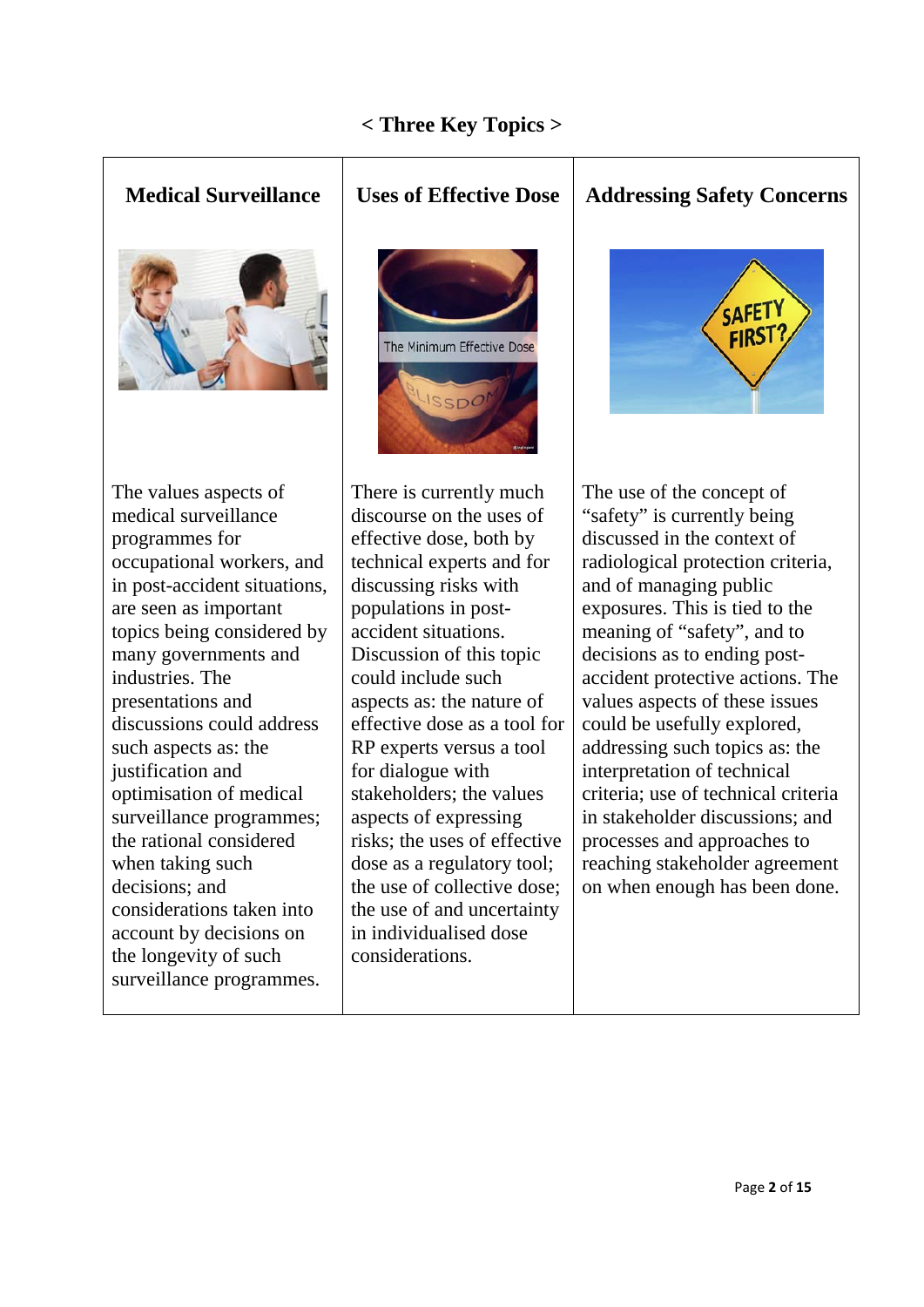#### **Background**

The [first Science and Values in Radiological Protection Workshop](http://www.nea.fr/html/rp/helsinki08/welcome.html) (hosted by STUK, Finland, 2008) brought stakeholders together to ask *"What if?"* - IF science

develops along postulated lines, then WHAT, if anything, should change in terms of radiological protection? The key topics examined were: *Nontargeted effects; Individual sensitivity; Radiationinduced circulatory diseases.* Dialogue among the attending regulators, scientists and NGOs improved mutual understanding of the choices underlying radiological protection, and began to shape a process



and framework for the better integration of its social and scientific dimensions.

The [second Science and Values in Radiological Protection Workshop](http://www.oecd-nea.org/rp/vaulx_de_cernay09/) (hosted by IRSN, MEEDDAT and CEPN, France, 2009) engaged stakeholders in considering

*"What now?"* – examining new data and observations that stimulate us to ask whether current public health and regulatory approaches are still adequate, or whether they may need revision. The key topics examined were: *Domestic exposure to radon; Growing medical exposures in diagnostic and screening procedures; Radiation-induced vascular effects*. Participants reviewed stakeholder experience,



rationale and justification for adopting new approaches, practical actions, research needs, and process and framework elements that could enhance radiological protection by better integration of scientific and social aspects.

The third [Science and Values in Radiological Protection Workshop and 6](http://www.oecd-nea.org/rp/workshops/tokyo2012/)<sup>th</sup> Asian

[Regional Conference](http://www.oecd-nea.org/rp/workshops/tokyo2012/) (hosted by the Nuclear Regulation Authority (NRA), the Ministry of Education, Culture, Sports, Science and Technology (MEXT), and the National Institute of Radiological Sciences (NIRS), Japan, 2012) followed up by asking *"Where do we go from here?"* Three topics were addressed: *Assessment and management of* 



*low-dose exposures and public health*; *Protection of children and self-help behaviour approaches*; and *Non-cancer effects*. Participants addressed the values issues of these three topics in great depth, to assist radiological protection to move forward in an accepted and sustainable direction.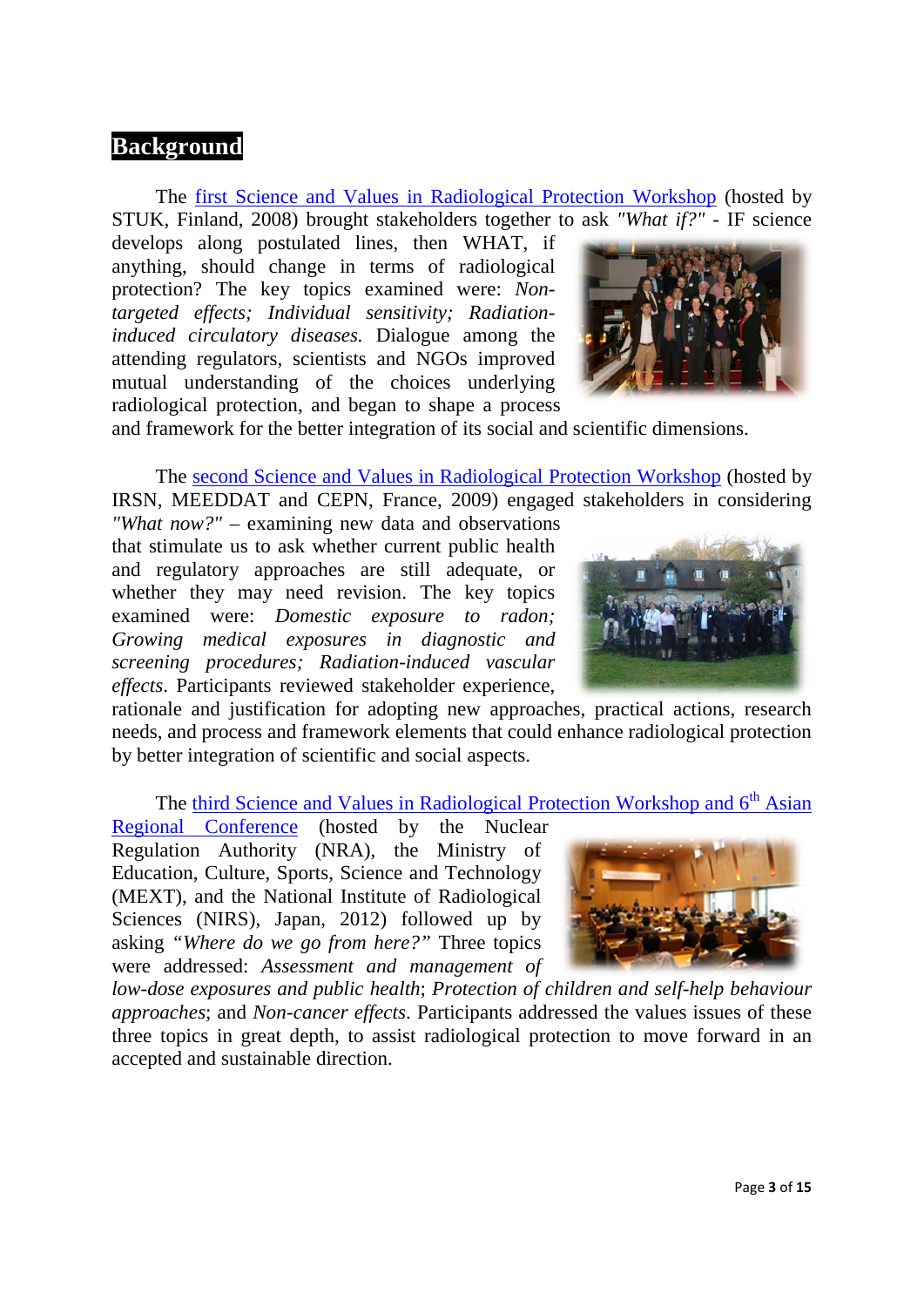### **Workshop Objectives**

To better understand how science and values aspects may influence the evolution of the system of radiological protection, and how science and values aspects should be included and transparently articulated in radiological protection decision-making.

#### **Format of the Workshop**

The workshop will be made up of invited papers and discussion, focusing on the three topics listed on page 2, through plenary presentations of science and, mostly, values aspects. Young professionals and Russian experts will feature prominently.

#### **Working language**

The workshop will be conducted in English and Russian. Simultaneous translation will be provided for the participants.

#### **Venue**

The workshop will be held at the following address: State Research Center – Burnasyan Federal Medical Biophysical Center of Federal Medical Biological Agency (SRC-FMBC), 46 Zhivopisnaya Street, 123182, Moscow, Russia.

The nearest subway station – Shchukinskaya.

## **Registration**

Participation will be limited to approximately 100.

Pre-registration is required via the meeting web-site: [http://www.oecd](http://www.oecd-nea.org/rp/workshops/science-values-2015/)[nea.org/rp/workshops/science-values-2015/](http://www.oecd-nea.org/rp/workshops/science-values-2015/)

Registration Deadline:

- for non-Russian participants – **April 20th, 2015**;

- for Russian participants – **May 30th, 2015**.

There is no registration fee.

The organisers reserve the right to limit attendance if registration exceeds the capacity of the meeting halls. All those interested in attending are encouraged to register. Please feel free to contact the Secretariat, as noted below, if you have further questions.

#### **Visas**

Concerning the participants who need a visa for entry to the Russian Federation, we will appreciate if you will make the registration as soon as possible.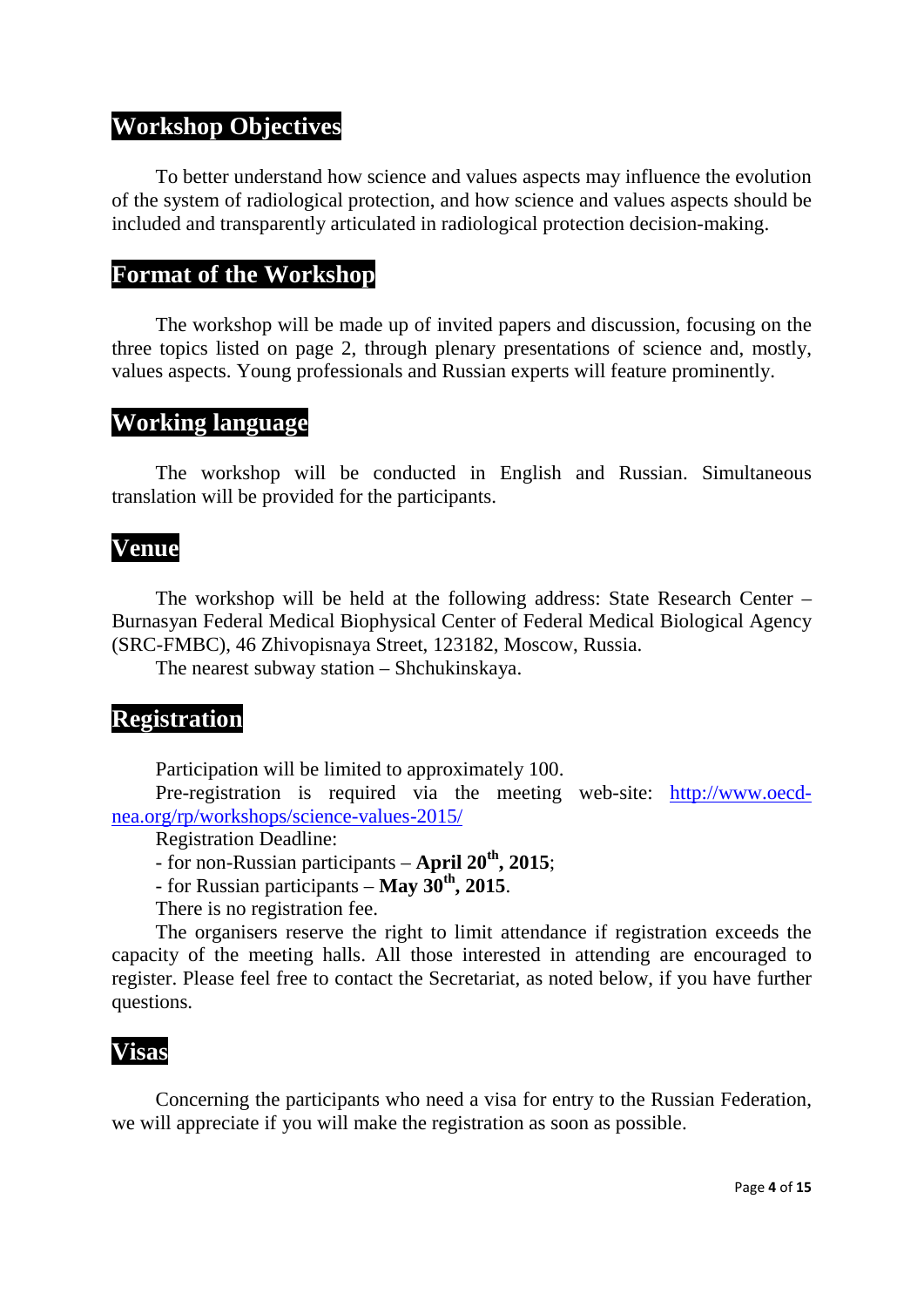Such participants are kindly asked to fill in the Questionnaire (attached) and send it, with a copy of passport, to Mrs Liudmila Karpikova, Head of International Dept., FMBA, [karpikova@nic-itep.ru.](mailto:karpikova@nic-itep.ru)

#### **Accommodation**

Participants from outside of Moscow will stay at the Art Hotel (2, 3-ya Peschanaya ulitsa, 125252 Moscow, [http://www.arthotel.ru/\)](http://www.arthotel.ru/), where SRC-FMBC has an agreement for reasonable prices. The hotel is close to the Sokol, Airport and Polezhaevskaya subway stations.

Participants, however, are free to book their own accommodation and, in this case, should commute to the workshop venue and back on their own.

#### **Transportation**

Participants will be shuttled back and forth between the Art Hotel and the workshop venue by bus organised by SRC-FMBC.

| <b>Workshop Secretariat</b>             | <b>Organising Committee</b>        |
|-----------------------------------------|------------------------------------|
| Edward Lazo                             | Ann McGarry, CRPPH Bureau          |
| Principal Administrator                 |                                    |
| <b>Radiation Protection &amp; Waste</b> | Liudmila Andreeva-Andrievskaya,    |
| <b>Management Division</b>              | <b>State Corporation "Rosatom"</b> |
| <b>OECD Nuclear Energy Agency</b>       |                                    |
| 12, boulevard des Iles                  | Aleksandr Samoilov, SRC-FMBC       |
| 92130 - Issy-les-Moulineaux             | Natalia Shandala, SRC-FMBC         |
| <b>FRANCE</b>                           | Sergey Shinkarev, SRC-FMBC         |
| Tel: $+33$ 1 45 24 11 42                |                                    |
| Fax: $+33$ 1 44 30 61 11                | Sergey Romanov, SUBI               |
| E-mail: edward.lazo@oecd.org            |                                    |
|                                         | Liudmila Karpikova, FMBA           |
|                                         |                                    |
|                                         | Michael Siemann, NEA (RPRWM)       |
|                                         | Aleksandr Rakhuba, NEA (RPRWM)     |
|                                         |                                    |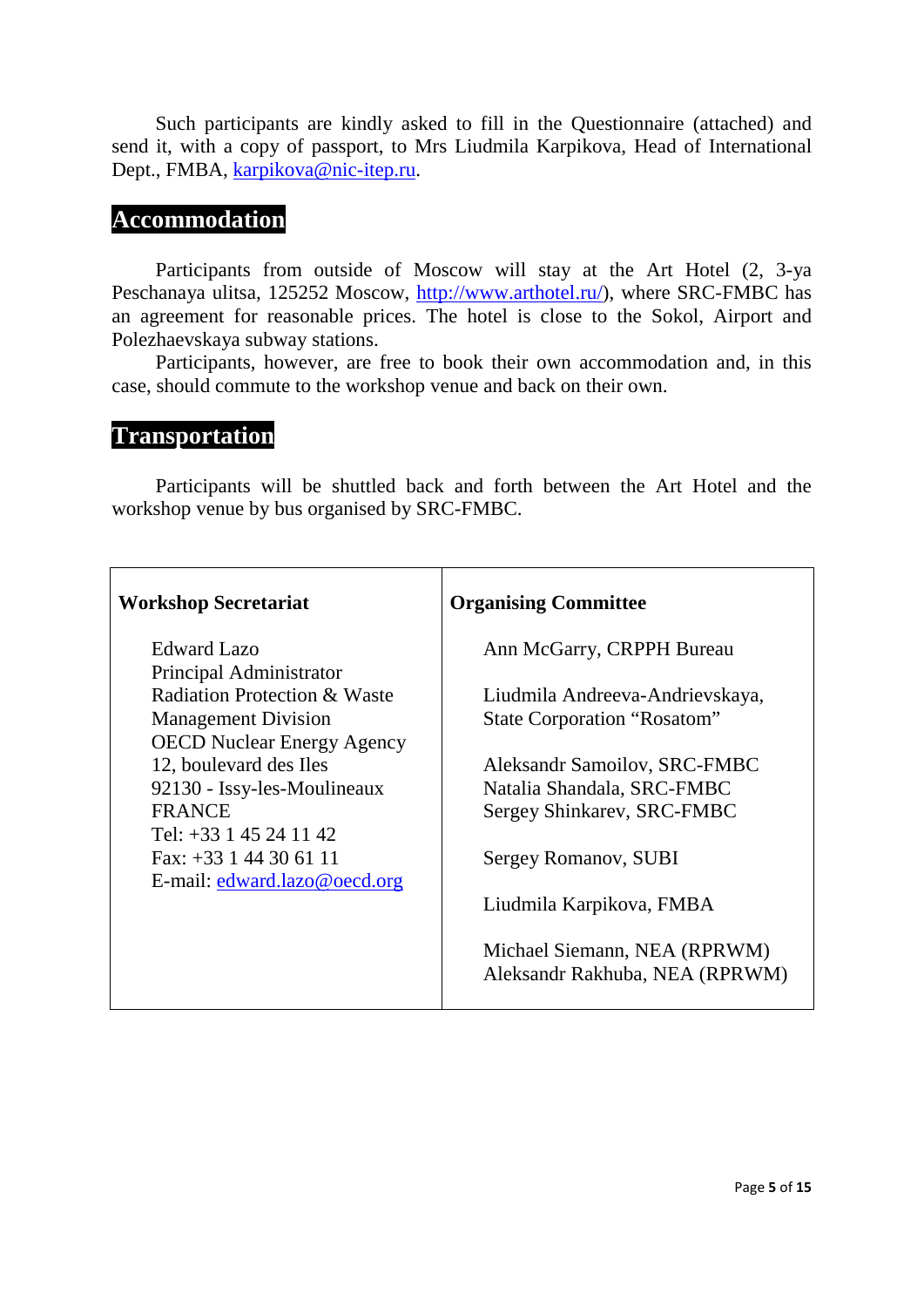## **Questionnaire for preparation of visa support by Federal Medical Biological Agency for entry to Russia**

| Given Name (as in<br>passport):                                                      |  |
|--------------------------------------------------------------------------------------|--|
| Family Name (as in<br>passport):                                                     |  |
| Sex:                                                                                 |  |
| Nationality:                                                                         |  |
| Country you live:                                                                    |  |
| Date of birth (dd/mm/yy):                                                            |  |
| Place of birth (country,<br>city):                                                   |  |
| Passport number:                                                                     |  |
| Date of issue:                                                                       |  |
| Date of expiry:                                                                      |  |
| Full name of organization<br>you work for:                                           |  |
| Work address:                                                                        |  |
| Work telephone number:                                                               |  |
| Work fax number:                                                                     |  |
| Your email address:                                                                  |  |
| Your present occupation:                                                             |  |
| Date of entering Russia:                                                             |  |
| Date of leaving Russia:                                                              |  |
| Cities that you are planning<br>to visit                                             |  |
| Country and city where you<br>are going to get your visa at<br>the Russian consulate |  |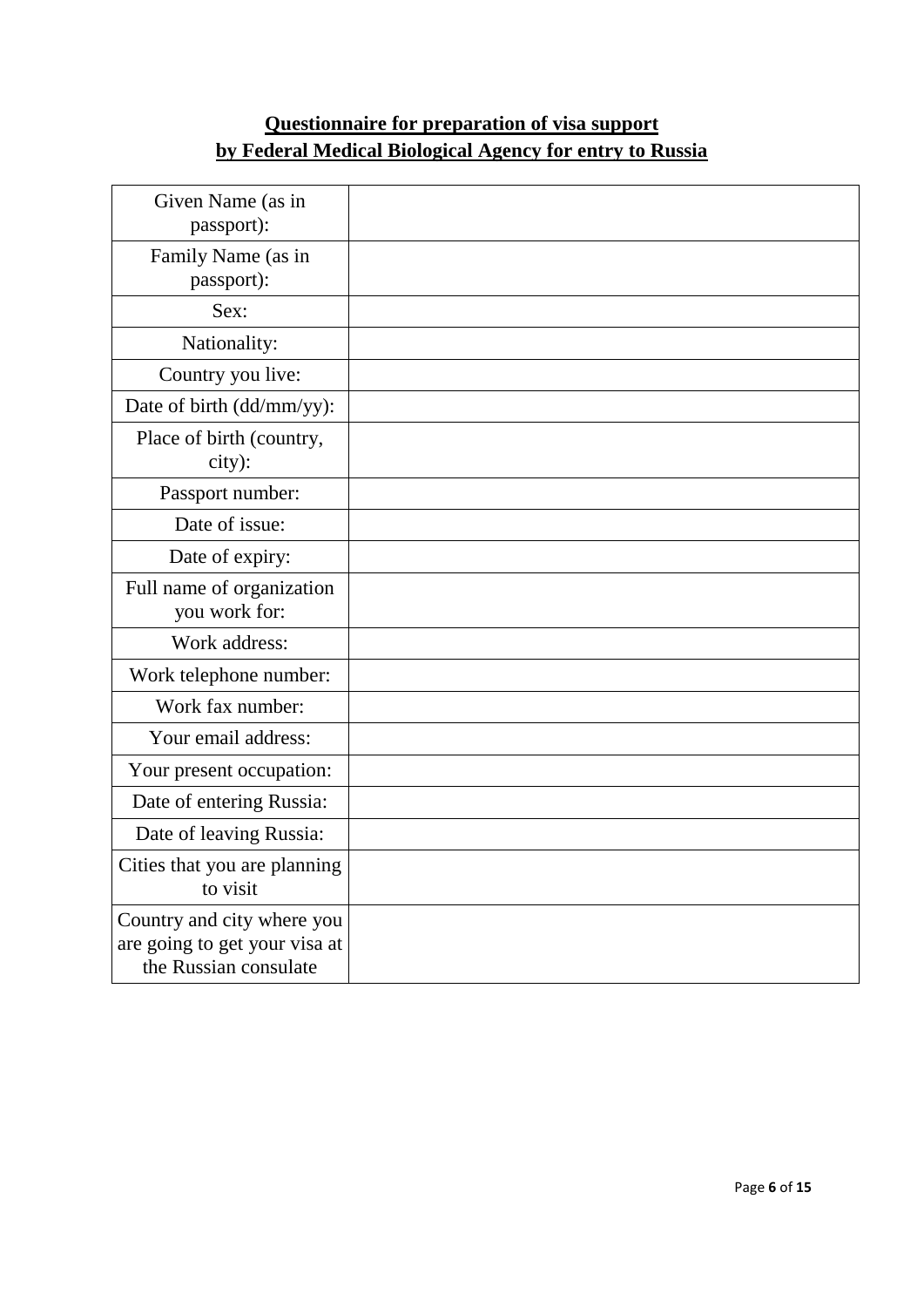



## **The 4th NEA Workshop on Science and Values in Radiological Protection Decision Making**

### **9-11 June 2015**

Co-organised by State Atomic Energy Corporation "Rosatom" (ROSATOM), Federal Medical Biological Agency (FMBA) and State Research Centre – Burnasyan Federal Medical Biophysical Centre (SRC-FMBC)

Venue:

State Research Centre – Burnasyan Federal Medical Biophysical Centre of Federal Medical Biological Agency (SRC-FMBC) 46 Zhivopisnaya Street, 123182, Moscow, Russia

## **TENTATIVE AGENDA**

|                                                                   | Day 1                                                         |  |
|-------------------------------------------------------------------|---------------------------------------------------------------|--|
|                                                                   | 9 <sup>th</sup> of June                                       |  |
| 08:00                                                             | Pick up participants from hotel                               |  |
| 08:30                                                             | Open time of the SRC-FMBC Conference Centre for participants  |  |
| $08:30-$                                                          | Registration of participants                                  |  |
| 09:00                                                             |                                                               |  |
|                                                                   | <b>Workshop Opening</b>                                       |  |
| <b>Welcome from Workshop Host and Participating Organisations</b> |                                                               |  |
| 09:00                                                             | Welcome from Wolfgang Weiss                                   |  |
|                                                                   | Committee for Radiation Protection and Public Health (CRPPH)  |  |
| 09:05                                                             | <b>Welcome from Victor Nazarov</b>                            |  |
|                                                                   | Federal Medical Biological Agency (FMBA), Russia              |  |
| 09:10                                                             | Welcome from Evgeniy Gloukhikh                                |  |
|                                                                   | State Atomic Energy Corporation "Rosatom" (ROSATOM), Russia   |  |
| 09:15                                                             | <b>Welcome from Aleksandr Samojlov</b>                        |  |
|                                                                   | State Research Centre – Burnasyan Federal Medical Biophysical |  |
|                                                                   | Centre (SRC-FMBC), Russia                                     |  |
| 09:20                                                             | <b>Welcome from Zhanat Carr</b>                               |  |
|                                                                   | World Health Organization (WHO)                               |  |
| <b>Workshop Description</b>                                       |                                                               |  |
| 09:25                                                             | Presentation on the NEA Organisation and Activities           |  |
|                                                                   | Kazuo Shimomura (OECD Nuclear Energy Agency) (NEA)            |  |
| 09:40                                                             | S&V Workshop: Structure and Agenda                            |  |
|                                                                   | Edward Lazo (NEA)                                             |  |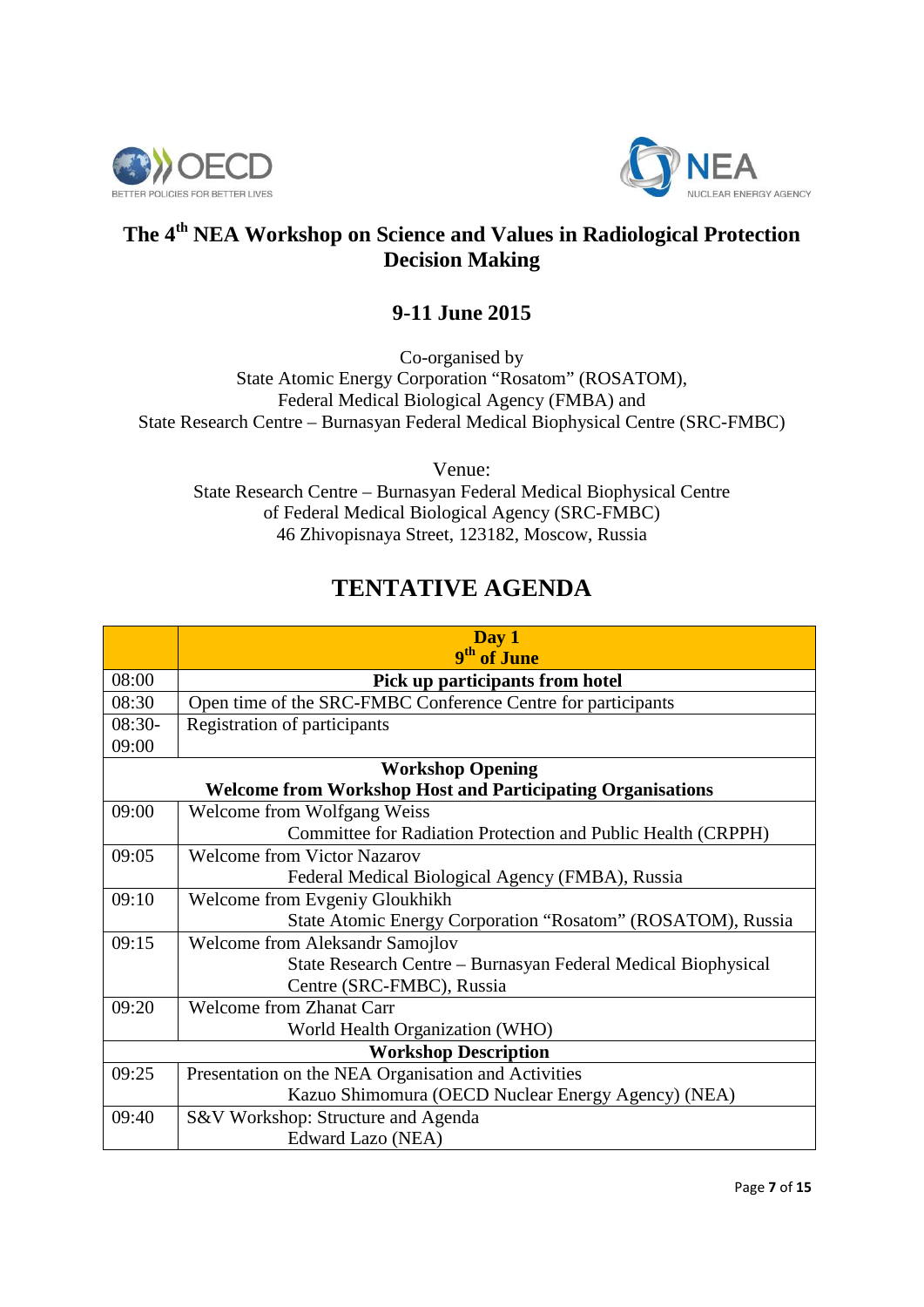|       | <b>Plenary Session 1:</b> | Radiological Protection Issues and Research in the                                        |
|-------|---------------------------|-------------------------------------------------------------------------------------------|
|       |                           | <b>Russian Federation</b><br>Chairs: Edward Lazo (NEA) and Victor Nazarov (FMBA)          |
|       |                           | Overview of Radiological Protection Issues and Research in the Russian Federation         |
| 10:00 | Paper 1.                  | Radiological protection and health of nuclear professionals and                           |
|       |                           | the public living in the vicinity of radiation hazardous facilities                       |
|       |                           | in Russia                                                                                 |
|       |                           |                                                                                           |
|       |                           | Speaker: Nataliya Shandala (SRC-FMBC)                                                     |
| 10:20 | Paper 2.                  | Ensuring safety during NPP decommissioning                                                |
|       |                           | Speaker: Boris Shevchenko, Concern "Rosenergoatom", Russia                                |
| 10:40 | Paper 3.                  | Supervision and assessment of radiation situation during                                  |
|       |                           | environmental remediation of former submarine technical shore                             |
|       |                           | bases in Northwest Russia: Regulatory cooperation between                                 |
|       |                           | FMBA and NRPA                                                                             |
|       |                           |                                                                                           |
|       |                           | Malgoržata Sneve (Norwegian Radiation Protection<br>Speaker:                              |
|       |                           | Authority, NRPA, Norway)                                                                  |
| 11:00 |                           | <b>COFFEE BREAK</b>                                                                       |
|       |                           | Overview of Radiological Protection Issues and Research in the Russian Federation (cont.) |
| 11:30 | Paper 4.                  | Epidemiological studies: Epidemiological register of acute                                |
|       |                           | radiation injuries of citizens of the former USSR and Russia                              |
|       |                           | Speaker: Andrey Bushmanov (SRC-FMBC)                                                      |
| 11:50 | Paper 5.                  | Epidemiological studies of later health effects for workers at the                        |
|       |                           | Mayak Enterprise                                                                          |
|       |                           |                                                                                           |
|       |                           | Speaker: Sergey Romanov (South Ural Biophysics Institute, SUBI,                           |
| 12:10 | Paper 6.                  | Ozersk, Russia)<br>Epidemiological studies of occupational diseases (on the basis         |
|       |                           | of the Russian nuclear workers register)                                                  |
|       |                           |                                                                                           |
|       |                           | Speaker: Aleksandr Biryukov (SRC-FMBC)                                                    |
| 12:30 | Paper 7.                  | Regional medical-dosimetric register of the Siberian Chemical                             |
|       |                           | Combine personnel: structure, data characteristics, history and                           |
|       |                           | problems                                                                                  |
|       |                           |                                                                                           |
|       |                           | Speaker: Ravil Takhauov (Seversk Biophysical Research Center,<br>Russia)                  |
|       |                           |                                                                                           |
| 13:00 |                           | <b>LUNCH</b>                                                                              |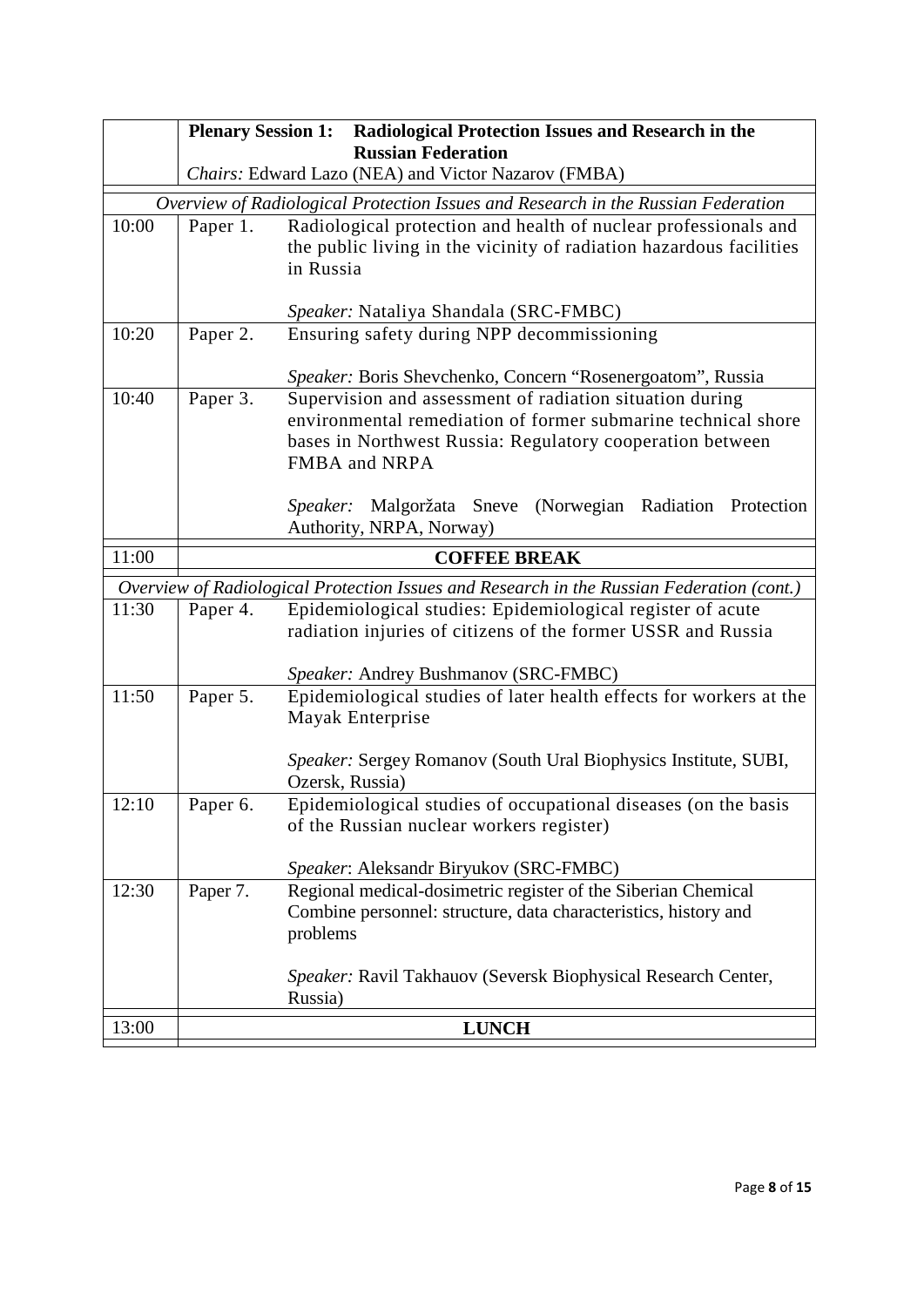|       | <b>Plenary Session 2: Medical Surveillance</b>                                                                                                                                                                                                                |
|-------|---------------------------------------------------------------------------------------------------------------------------------------------------------------------------------------------------------------------------------------------------------------|
|       | Chairs: Zhanat Carr (WHO) and Andrey Bushmanov (SRC-FMBC)                                                                                                                                                                                                     |
|       | Worker Surveillance Programmes                                                                                                                                                                                                                                |
| 14:30 | Health surveillance for workers occupationally exposed to<br>Paper 8.                                                                                                                                                                                         |
|       | radiation: Ethical and technical guiding principles                                                                                                                                                                                                           |
|       | Speaker: Shengli Niu (International Labour Office, ILO)                                                                                                                                                                                                       |
|       | This paper will discuss the labour considerations that are important when making                                                                                                                                                                              |
|       | decisions regarding the need for, and if necessary the extent of medical<br>surveillance                                                                                                                                                                      |
| 14:50 | Practical application of worker surveillance in France<br>Paper 9.                                                                                                                                                                                            |
|       | Speaker: Bernard le Guen (Électricité de France, EDF, France)                                                                                                                                                                                                 |
|       | This paper will describe the nuclear worker surveillance programme used by EDF<br>in France, and the considerations that drive its structure and use                                                                                                          |
| 15:10 | Costs and psychological effects of worker surveillance<br>Paper 10.                                                                                                                                                                                           |
|       |                                                                                                                                                                                                                                                               |
|       | Speaker: Igor Semin (Siberian Chemical Combine, SCC, Seversk,<br>Russia)                                                                                                                                                                                      |
|       | This paper will describe the structure of the worker health surveillance                                                                                                                                                                                      |
|       | programme, and the social and psychological considerations that contribute to the                                                                                                                                                                             |
|       | programme's design                                                                                                                                                                                                                                            |
| 15:30 | <b>COFFEE BREAK</b>                                                                                                                                                                                                                                           |
|       |                                                                                                                                                                                                                                                               |
|       | Post-Accident Surveillance of Affected Populations                                                                                                                                                                                                            |
| 16:00 | Overview of issues and challenges: Post-accident medical<br>Paper 11.<br>surveillance of exposed populations                                                                                                                                                  |
|       | Speakers: Zhanat Carr (WHO) and Evgenia Ostroumova<br>(International Agency for Research on Cancer, IARC)                                                                                                                                                     |
|       | This paper will discuss the health and social considerations when making<br>decisions regarding the need for and, if necessary, the extent of medical<br>surveillance, as well as the implications of epidemiological follow-up<br>findings for public health |
| 16:30 | Paper 12. Epidemiological studies of later health effects for the public<br>exposed in the Southern Urals                                                                                                                                                     |
|       | Speaker: Liudmila Krestinina (Urals Research Centre for Radiation<br>Medicine, Chelyabinsk, Russia)                                                                                                                                                           |
|       | This paper will present late health effects for population exposed in the Techa<br>riverside villages and for residents of the East Urals radioactive trace, based on<br>cancer incidence and mortality                                                       |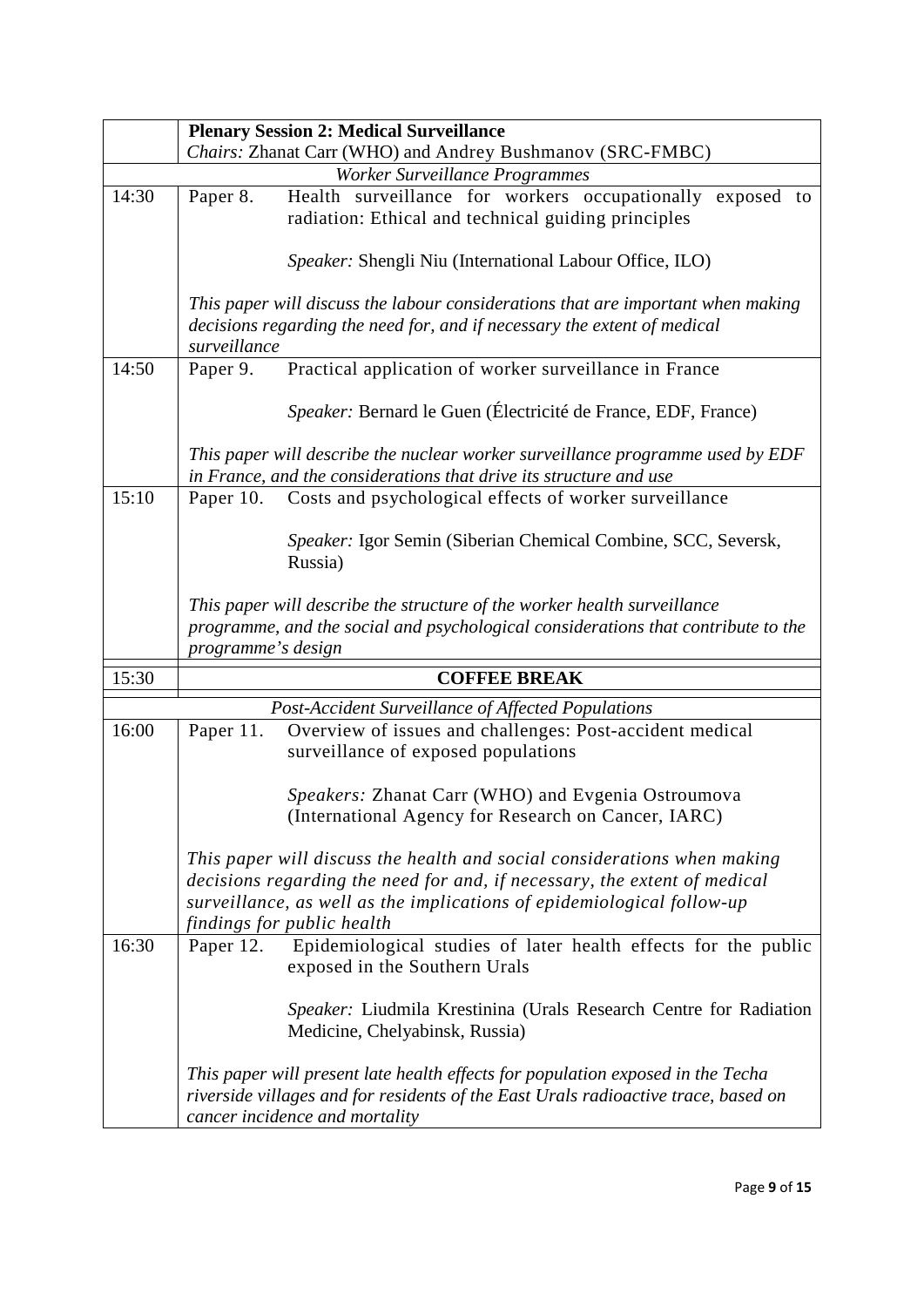| 16:50 | Paper 13.<br>National radiation and epidemiological registry $(NRER) - a$<br>state system for monitoring health status of the Russian<br>radiation-exposed population and prognosis of health effects of<br>radiological accidents<br>Speaker: Marat Maksioutov (A. Tsyb Medical Radiological Research<br>Centre - Branch of the National Medical Research Radiological |
|-------|-------------------------------------------------------------------------------------------------------------------------------------------------------------------------------------------------------------------------------------------------------------------------------------------------------------------------------------------------------------------------|
|       | Centre of the Ministry of Health of the Russian Federation, MRRC,<br>Obninsk, Russia)                                                                                                                                                                                                                                                                                   |
|       | This paper will describe the health surveillance program that was put in                                                                                                                                                                                                                                                                                                |
|       | place in the Russian Federation following the Chernobyl accident, and the                                                                                                                                                                                                                                                                                               |
|       | key drivers for its structure and duration                                                                                                                                                                                                                                                                                                                              |
| 17:10 | National radiation epidemiological register of the public and<br>Paper 14.<br>liquidators of the accident at the Chernobyl NPP in Belarus                                                                                                                                                                                                                               |
|       | Speaker: Aliaksandr Razhko (Republican Research Centre for<br>Radiation Medicine and Human Ecology, Gomel, Belarus)                                                                                                                                                                                                                                                     |
|       | This paper will describe the health surveillance program in Belarus after the<br>Chernobyl accident, and key drivers for its structure and duration                                                                                                                                                                                                                     |
| 17:30 | Discussion                                                                                                                                                                                                                                                                                                                                                              |
|       | Moderators: Ingemar Lund (Swedish Radiation Safety Authority, SSM, Sweden)<br>and Marat Maksioutov (MRRC)                                                                                                                                                                                                                                                               |
|       | This discussion will focus on identifying the key social and values aspects                                                                                                                                                                                                                                                                                             |
|       | that drive decisions regarding the structure and duration of worker and post-                                                                                                                                                                                                                                                                                           |
|       | accident population medical surveillance programs                                                                                                                                                                                                                                                                                                                       |
| 18:00 | End of 1 <sup>st</sup> Day                                                                                                                                                                                                                                                                                                                                              |
| 20:00 | Reception / boat trip on the Moscva River (by invitations)                                                                                                                                                                                                                                                                                                              |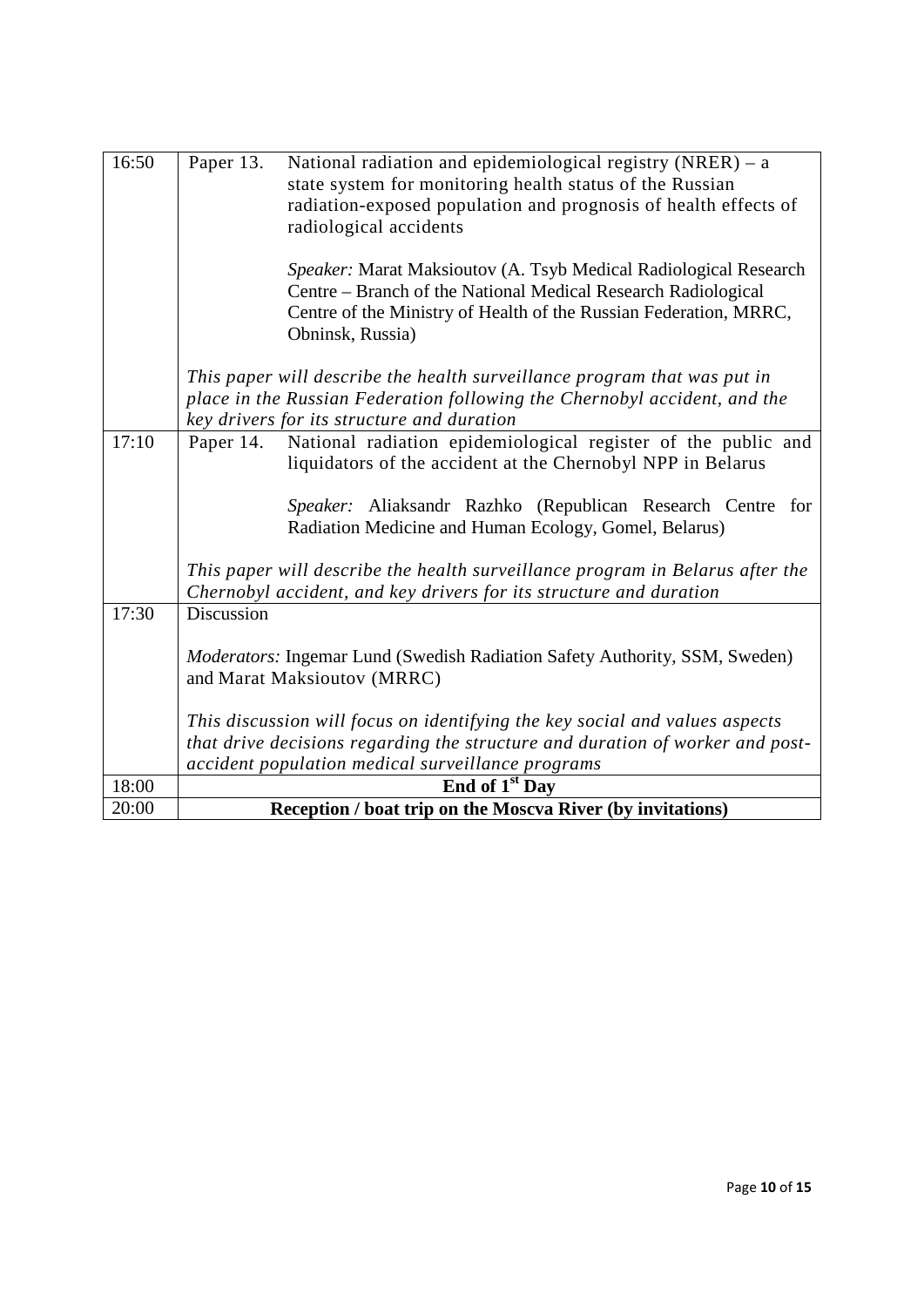|       | Day 2<br>10 <sup>th</sup> of June                                                                                                                                                                                                                                                                                                                |  |
|-------|--------------------------------------------------------------------------------------------------------------------------------------------------------------------------------------------------------------------------------------------------------------------------------------------------------------------------------------------------|--|
| 08:45 | Pick up participants from hotel                                                                                                                                                                                                                                                                                                                  |  |
|       | Plenary Session 3: Uses of Effective Dose: Uncertainty and Variability from                                                                                                                                                                                                                                                                      |  |
|       | <b>Environmental Exposures</b>                                                                                                                                                                                                                                                                                                                   |  |
|       | Chairs: Hans-Georg Menzel (International Commission on Radiological                                                                                                                                                                                                                                                                              |  |
|       | Protection, ICRP) and Sergey Shinkarev (SRC-FMBC)                                                                                                                                                                                                                                                                                                |  |
| 09:30 | Uses of effective dose: Overview of issues and challenges<br>Paper 15.                                                                                                                                                                                                                                                                           |  |
|       | <i>Speaker:</i> Hans-Georg Menzel (ICRP)                                                                                                                                                                                                                                                                                                         |  |
|       | This paper will discuss the science behind the radiation protection quantity<br>effective dose, underlying approximations and assumptions and its role for the<br>implementation of the radiation protection principles of limitation and<br>optimization. It will also discuss the limits of effective dose for individual risk<br>assessments. |  |
| 09:50 | Individual aspects of organ dose<br>Paper 16.                                                                                                                                                                                                                                                                                                    |  |
|       | Speaker: Edward Lazo (NEA)                                                                                                                                                                                                                                                                                                                       |  |
|       | This paper will discuss approaches that can be used to begin to better understand<br>how exposures may vary from individual to individual, and the limits and<br>uncertainties of our current knowledge                                                                                                                                          |  |
| 10:10 | Paper 17. Concerns of individuals living in contaminated territories                                                                                                                                                                                                                                                                             |  |
|       | Speaker: Ryu Hayano (Tokyo University, Japan)                                                                                                                                                                                                                                                                                                    |  |
|       | This paper will discuss the radiological concerns expressed during whole body<br>scans by individuals living in the areas affected by the Fukushima accident                                                                                                                                                                                     |  |
| 10:30 | Highlights of the Russian Health Studies Program and updated<br>Paper 18.<br>research findings                                                                                                                                                                                                                                                   |  |
|       | Speaker: Barrett Fountos (Department of Energy, DOE, USA)                                                                                                                                                                                                                                                                                        |  |
|       | This presentation will discuss the purpose and objectives of the Program,<br>including background, history, and scientific oversight, current results from<br>ongoing research, research interrelationships and interdependencies among<br>sponsoring organizations, and future activities                                                       |  |
| 10:50 | <b>COFFEE BREAK</b>                                                                                                                                                                                                                                                                                                                              |  |
| 11:20 | How to individualise risks? The need for advanced R&D and<br>Paper 19.<br>communication concepts                                                                                                                                                                                                                                                 |  |
|       | Speaker: Wolfgang Weiss (CRPPH)                                                                                                                                                                                                                                                                                                                  |  |
|       | This talk will discuss a radiological protection view on the type of individual risk<br>information that could be useful, and if possible research directions that could<br>lead to such developments                                                                                                                                            |  |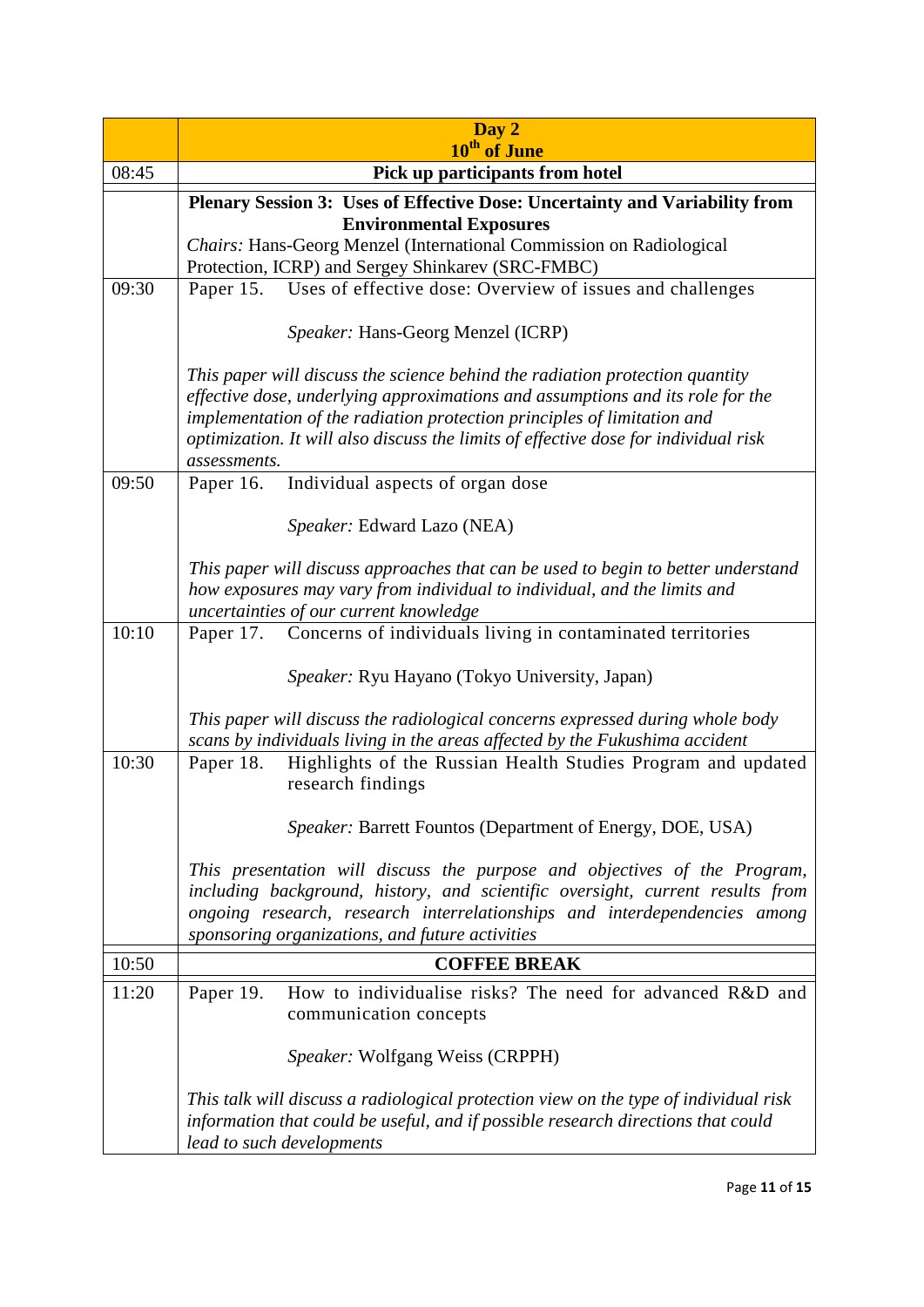| 11:40 | Discussion                                                                                                                                                                                                                                                                                                                                 |
|-------|--------------------------------------------------------------------------------------------------------------------------------------------------------------------------------------------------------------------------------------------------------------------------------------------------------------------------------------------|
|       |                                                                                                                                                                                                                                                                                                                                            |
|       | Moderators: Wolfgang Weiss (CRPPH) and Sergey Romanov (SUBI)                                                                                                                                                                                                                                                                               |
|       | This discussion will focus on identifying the value of pursuing further                                                                                                                                                                                                                                                                    |
|       | research and development of individual aspects of dose and risk, and how                                                                                                                                                                                                                                                                   |
|       | communications of such concepts should be handled                                                                                                                                                                                                                                                                                          |
| 12:00 | <b>LUNCH</b>                                                                                                                                                                                                                                                                                                                               |
|       | <b>Plenary Session 4: Addressing Safety Concerns</b>                                                                                                                                                                                                                                                                                       |
|       | Chairs: Michiaki Kai (Oita University of Nursing and Health Sciences, Japan) and<br>Aleksandr Panfilov (ROSATOM)                                                                                                                                                                                                                           |
| 13:30 | Addressing safety concerns: Overview of regulatory issues and<br>Paper 20.<br>challenges                                                                                                                                                                                                                                                   |
|       |                                                                                                                                                                                                                                                                                                                                            |
|       | <i>Speaker:</i> Ingemar Lund (SSM)                                                                                                                                                                                                                                                                                                         |
|       | This paper will discuss the word "Safe", the problematic aspects of how it is                                                                                                                                                                                                                                                              |
|       | commonly used in the context of radiological exposure, and regulatory attempts to                                                                                                                                                                                                                                                          |
|       | frame this concept                                                                                                                                                                                                                                                                                                                         |
| 13:50 | Paper 21. Optimization as a key component for system of radiological<br>protection                                                                                                                                                                                                                                                         |
|       | Speaker: Trevor Boal (IAEA)                                                                                                                                                                                                                                                                                                                |
|       | The paper will address issues related to implementing the principle of optimization<br>of protection and safety, applying appropriate dose constraints in planned<br>exposure situations and reference levels in existing exposure situations, and issues<br>in optimization of protection below the dose constraints and reference levels |
| 14:10 | Accepted and sustainable RP decisions in the nuclear industry:<br>Paper 22.<br>NPP Operator approach in the Russian Federation                                                                                                                                                                                                             |
|       | Speaker: Igor Dolzhenkov, Concern "Rosenergoatom"                                                                                                                                                                                                                                                                                          |
|       | This paper will discuss the aspects that are taken into account in Russian nuclear<br>power plants when deciding that radiological protection has been "optimised" for<br>worker and public protection                                                                                                                                     |
| 14:30 | <b>COFFEE BREAK</b>                                                                                                                                                                                                                                                                                                                        |
| 15:00 | Paper 23.<br>Decisions in the nuclear industry: Approach in the USA to<br>determine if radiological protection has been "optimised"                                                                                                                                                                                                        |
|       | Speaker: Willie Harris (Exelon Nuclear, USA)                                                                                                                                                                                                                                                                                               |
|       | This paper will discuss the aspects that are taken into account in the USA when<br>deciding that radiological protection has been "optimised" for worker and public<br>protection                                                                                                                                                          |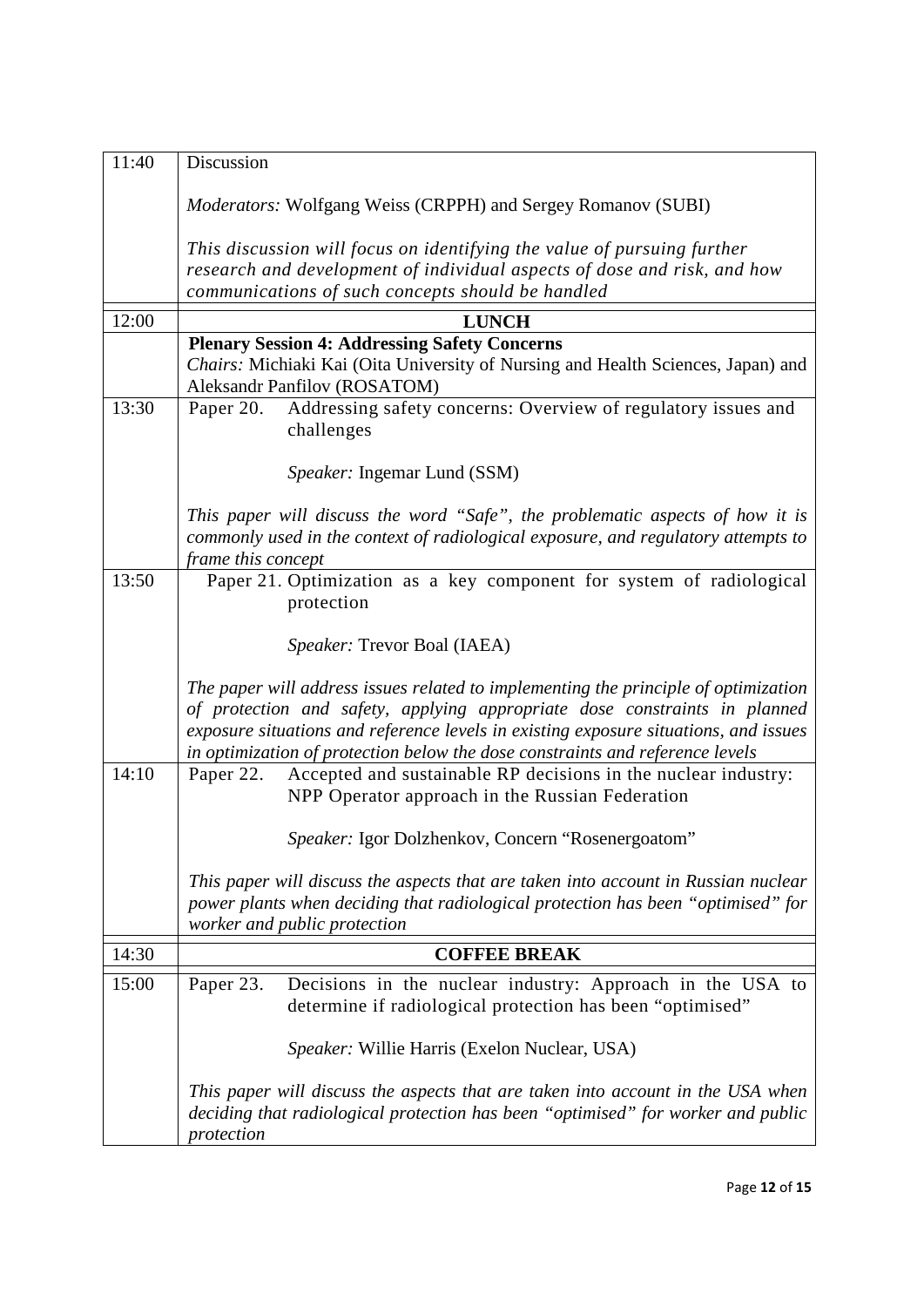| 15:20 | Paper 24.<br>Overview of the United States Department of Energy Worker<br><b>Health Studies</b>                                                                                                                                                                                                                                                                                                                                                                                                                                                                                         |
|-------|-----------------------------------------------------------------------------------------------------------------------------------------------------------------------------------------------------------------------------------------------------------------------------------------------------------------------------------------------------------------------------------------------------------------------------------------------------------------------------------------------------------------------------------------------------------------------------------------|
|       | <i>Speaker: Patricia Worthington (U.S. DOE)</i>                                                                                                                                                                                                                                                                                                                                                                                                                                                                                                                                         |
|       | This paper will describe the United States Department of Energy (DOE) worker<br>health study program that was put in place to determine if DOE workers and<br>people living in communities near DOE sites are adversely affected by exposures<br>to hazardous materials from DOE operation. The information is used to protect<br>and promote the health of DOE workers, their families and residents of<br>neighbouring communities, shared with the public, and provided to national and<br>international authorities that recommend standards for exposure to ionizing<br>radiation. |
| 15:40 | Accepted and sustainable RP decisions in the nuclear industry:<br>Paper 25.<br>Regulatory approach                                                                                                                                                                                                                                                                                                                                                                                                                                                                                      |
|       | Speaker: Vladimir Romanov (FMBA)                                                                                                                                                                                                                                                                                                                                                                                                                                                                                                                                                        |
|       | This paper will discuss the aspects that are taken into account in the Russian<br>Federation when the regulatory authority agrees that radiological protection<br>decisions by the operator have been "optimised" for worker and public protection                                                                                                                                                                                                                                                                                                                                      |
| 16:00 | Discussion                                                                                                                                                                                                                                                                                                                                                                                                                                                                                                                                                                              |
|       | Moderators: Trevor Boal (IAEA) and Sergey Mikheenko (ROSATOM)                                                                                                                                                                                                                                                                                                                                                                                                                                                                                                                           |
|       | This discussion will focus on how the concept of "safe" is understood, and how it                                                                                                                                                                                                                                                                                                                                                                                                                                                                                                       |
| 16:30 | should be expressed<br>End of $2^{nd}$ Day                                                                                                                                                                                                                                                                                                                                                                                                                                                                                                                                              |
|       | Visit to Kremlin (only for foreign participants)                                                                                                                                                                                                                                                                                                                                                                                                                                                                                                                                        |
|       |                                                                                                                                                                                                                                                                                                                                                                                                                                                                                                                                                                                         |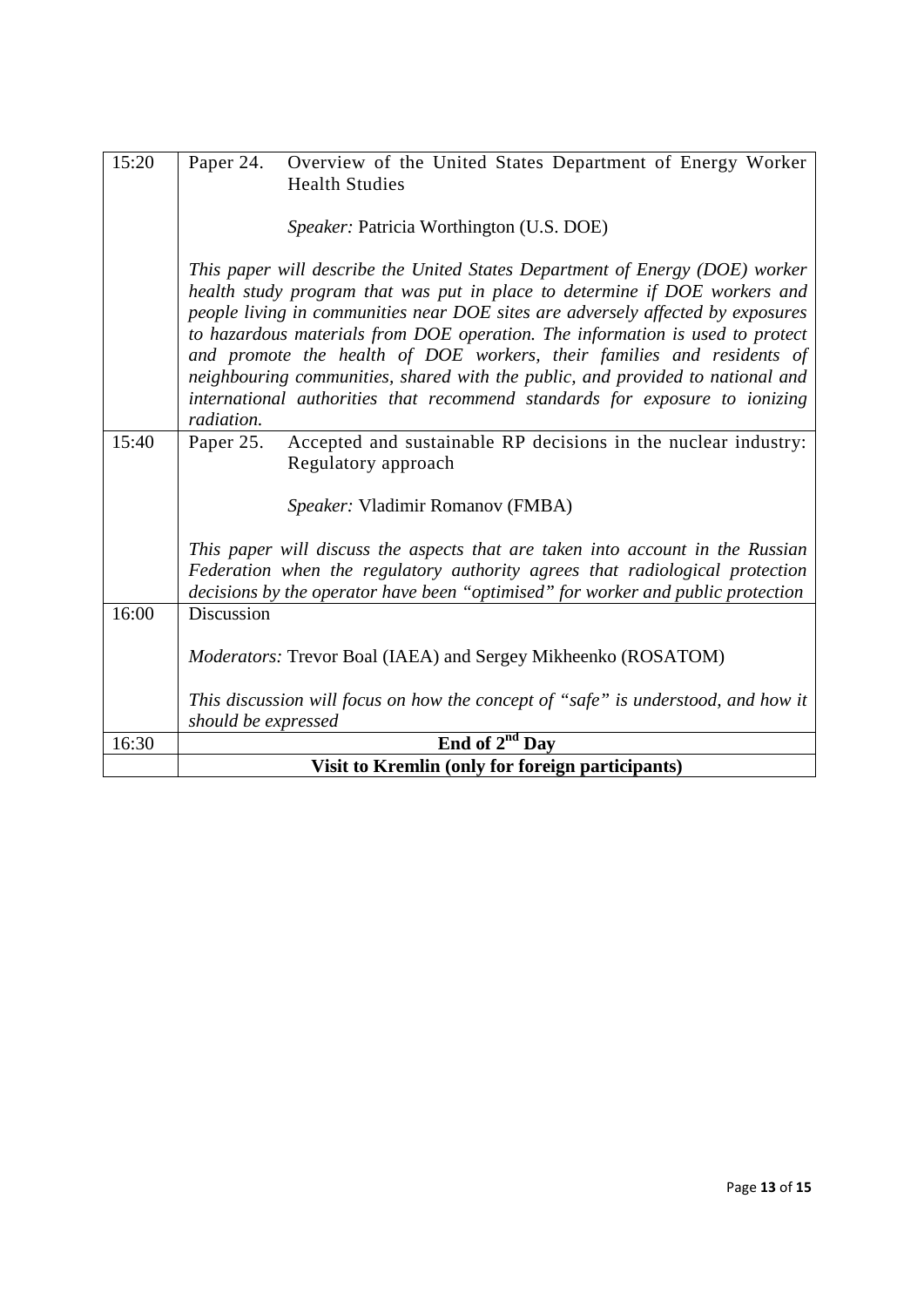|       | Day 3<br>11 <sup>th</sup> of June                                                                                                                                                                                               |
|-------|---------------------------------------------------------------------------------------------------------------------------------------------------------------------------------------------------------------------------------|
| 08:45 | Pick up participants from hotel                                                                                                                                                                                                 |
|       | <b>Plenary Session 5: Facilitated Discussion</b>                                                                                                                                                                                |
|       | Chairs: Patricia Worthington (U.S. DoE) and Ravil Takhauov (Seversk<br>Biophysical Research Center, Russia)                                                                                                                     |
|       | During this session the Moderators will briefly give PowerPoint presentations of<br>their views of the results of their session, and discussion will focus on refining<br>those views to obtain the broadest consensus possible |
| 09:30 | Facilitated Discussion of Session 2                                                                                                                                                                                             |
|       | <i>Moderators:</i> Ingemar Lund (SSM) and Marat Maksioutov (MRRC)                                                                                                                                                               |
| 10:30 | <b>COFFEE BREAK</b>                                                                                                                                                                                                             |
| 10:50 | <b>Facilitated Discussion of Session 3</b>                                                                                                                                                                                      |
|       | Moderators: Wolfgang Weiss (CRPPH) and Sergey Romanov (SUBI)                                                                                                                                                                    |
| 11:50 | <b>COFFEE BREAK</b>                                                                                                                                                                                                             |
| 12:10 | <b>Facilitated Discussion of Session 4</b>                                                                                                                                                                                      |
|       | Moderators: Trevor Boal (IAEA) and Sergey Mikheenko (ROSATOM)                                                                                                                                                                   |
| 13:10 | Closing remarks                                                                                                                                                                                                                 |
|       | Chair: Kazuo Shimomura (NEA)                                                                                                                                                                                                    |
| 13:20 | <b>End of Workshop</b>                                                                                                                                                                                                          |
| 13:30 | <b>LUNCH</b>                                                                                                                                                                                                                    |
| 14:30 | <b>Technical Tour</b><br>Visit to the Museum of the Kurchatov Institute                                                                                                                                                         |
| 16:30 | <b>End of Technical Tour</b>                                                                                                                                                                                                    |